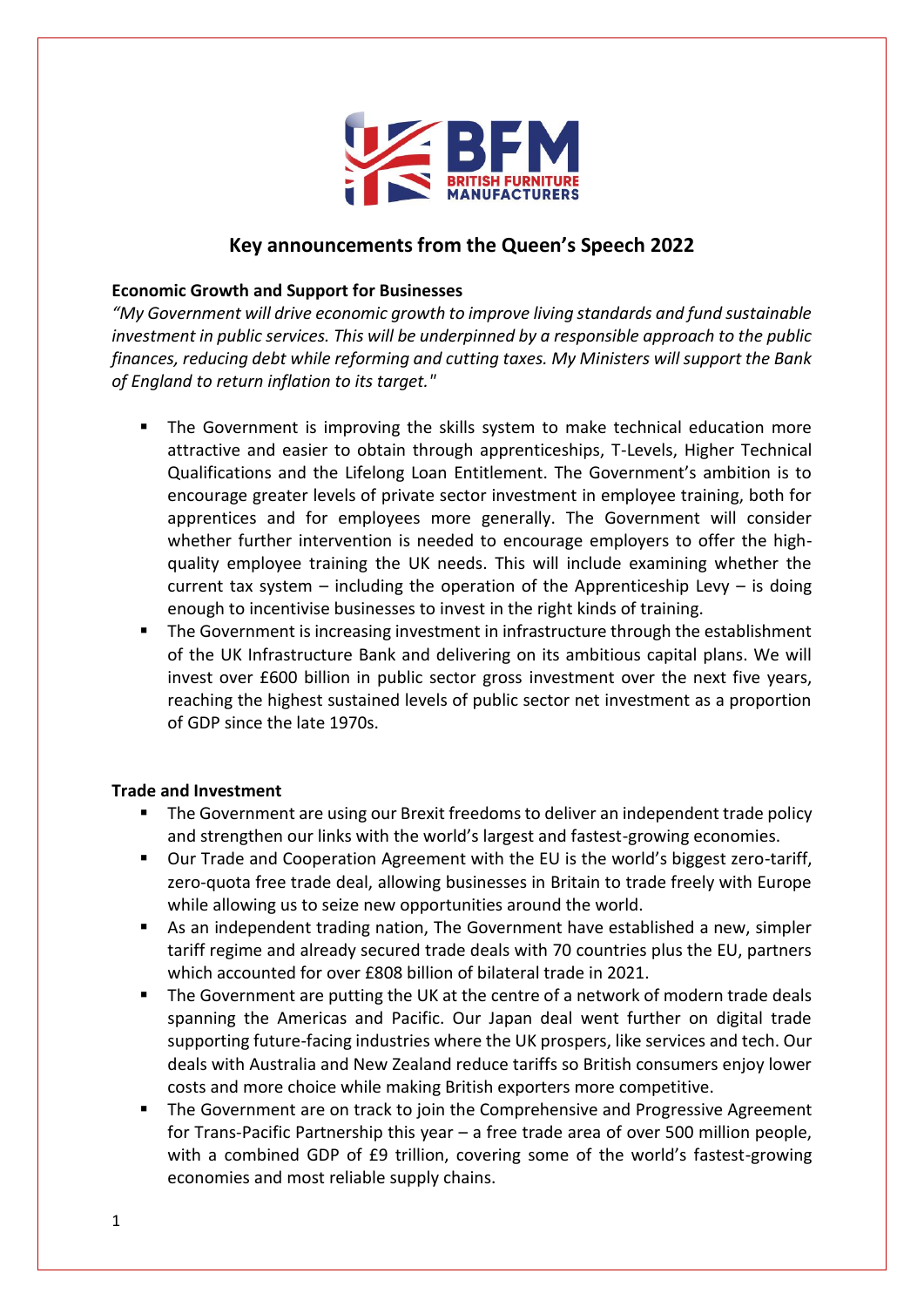- The Government have resolved costly frictions in our trade relationship with the United States, eliminating unjustified tariffs on Scotch Whisky and other products as well as reaching a resolution for the expansive removal of tariffs on UK steel and aluminium exports. And The Government are working on further collaboration to strengthen the transatlantic trade relationship.
- The Government has launched a new Export Strategy to address the barriers to exporting, particularly for small and medium-sized enterprises, and to transform the way we deliver support to exporters through the Export Support Service, a one-stopshop for exporting guidance. The Government has also expanded UK Export Finance support to help UK exporters to sell overseas
- The UK remains a top destination for foreign direct investment. By the end of 2020, the UK's inward foreign direct investment stock levels reached \$2.2 trillion, the third highest in the world. The Government are intent on building on this, including through the Office for Investment which supports attracting high value investment into the UK, such as the recent £10 billion Sovereign Investment Partnership with the United Arab Emirates.
- The Government have established Freeports as national hubs for international trade, innovation and commerce, regenerating communities across the UK, attracting new businesses, spreading jobs, investment and opportunity to towns and cities across the country.  Eight have been announced in England. Two Freeports have been announced for Scotland with the Government committed to deliver at least one in each of Wales and Northern Ireland.

# **Levelling Up and Regeneration Bill**

*"A bill will be brought forward to drive local growth, empowering local leaders to regenerate their areas, and ensuring everyone can share in the United Kingdom's success. The planning system will be reformed to give residents more involvement in local development."* 

The purpose of the Bill is to:

- Level up the UK, grow the economy in the places that need it most and regenerate our towns and cities – giving people the opportunities they want, where they live.
- **■** Improve the planning system to give communities a louder voice, making sure developments are beautiful, green and accompanied by new infrastructure and affordable housing

The main benefits of the Bill would be:

- Laying the foundations for all of England to have the opportunity to benefit from a devolution deal by 2030 – giving local leaders the powers they need to drive real improvement in their communities.
- Improving outcomes for our natural environment by introducing a new approach to environmental assessment in our planning system. This benefit of Brexit will mean the environment is further prioritised in planning decisions.
- Capturing more of the financial value created by development with a locally set, nonnegotiable levy to deliver the infrastructure that communities need, such as housing, schools, GPs and new roads.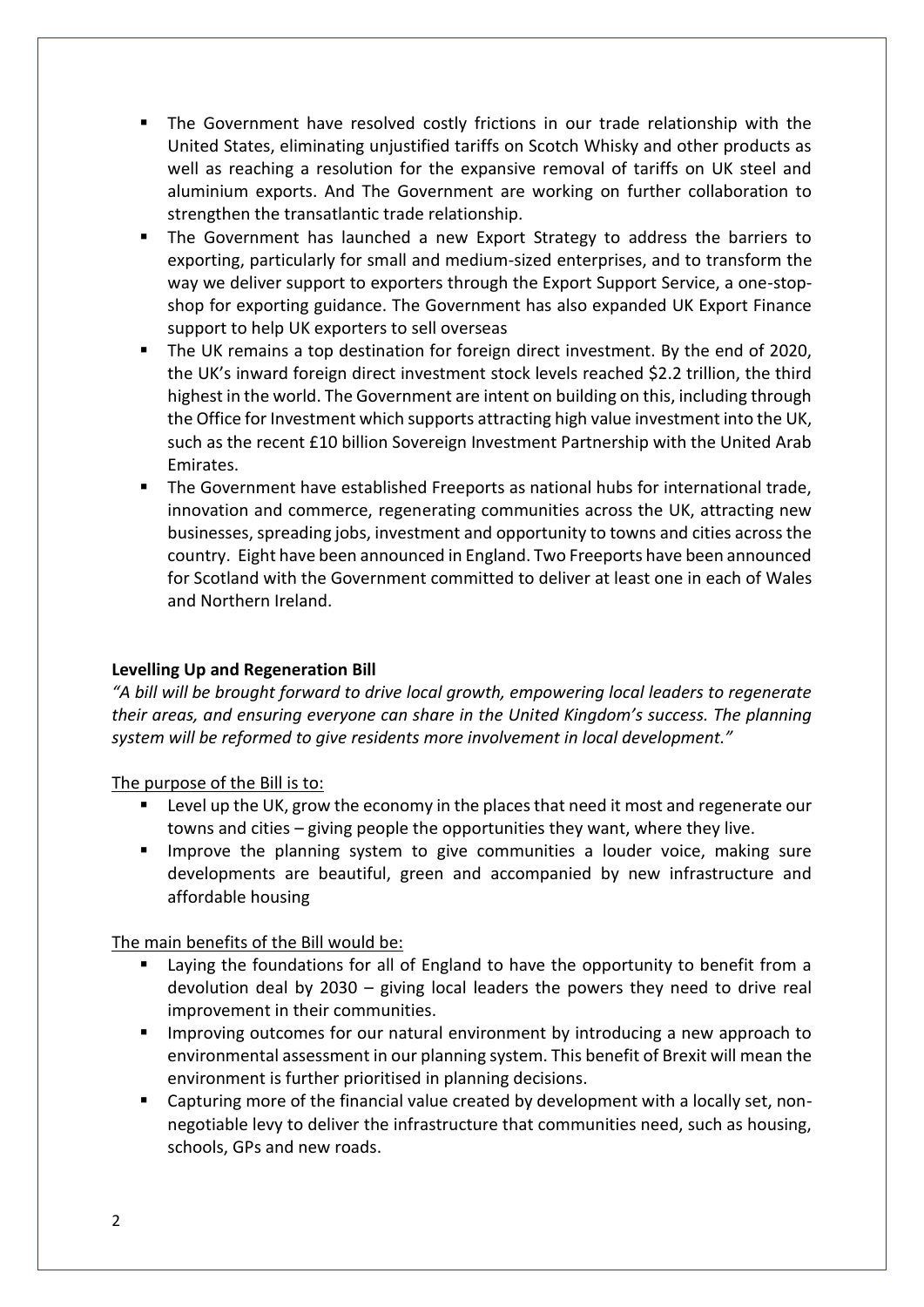■ Simplifying and standardising the process for local plans so that they are produced more quickly and are easier for communities to influence.

## The main elements of the Bill are:

- Placing a duty on the Government to set Levelling Up missions and produce an annual report updating the country on delivery of these missions.
- Creating a new model of combined authority: the 'County Deal' which will provide local leaders with powers to enhance local accountability, join up services and provide transparent decision making to rejuvenate their communities, increase their ability to reflect local preferences in arrangements including directly elected leaders' titles.
- Unlocking new powers for local authorities to bring empty premises back into use and instigate rental auctions of vacant commercial properties in town centres and on high streets.
- Giving residents more of a say over changing street names and ensuring everyone can continue to benefit from al fresco dining.
- **E** Strengthening neighbourhood planning and digitalising the system to make local plans easier to find, understand and engage with; by making it easier for local authorities to get local plans in place, we will limit speculative development.

## **Brexit Freedoms Bill**

*"My Government will continue to seize the opportunities of the United Kingdom's departure from the European Union, to support economic growth. Regulations on businesses will be repealed and reformed. A bill will enable law inherited from the European Union to be more easily amended."* 

The purpose of the Bill is to:

■ Fulfil the manifesto commitment to end the supremacy of European law and seize the benefits of Brexit by ensuring regulation fits the needs of the UK, which in turn will enable economic growth.

The main benefits of the Bill would be:

- Ensuring that retained EU law can be amended, repealed or replaced with legislation which better suits the UK, without this taking decades of parliamentary time to achieve.
- Modernising the UK's approach to making regulations, improving the nimbleness and competitiveness of the UK economy whilst maintaining high standards.
- Enabling the UK to be the best regulated economy in the world and creating a regulatory environment that encourages prosperity, innovation, entrepreneurship and the cutting of £1 billion of burdensome EU red tape for businesses.
- **EXP** Asserting the sovereignty of Parliament by removing the supremacy of retained EU law over UK law in our legal system.

# The main elements of the Bill are:

Creating new powers to strengthen the ability to amend, repeal or replace the large amounts of retained EU law by reducing the need to always use primary legislation to do so.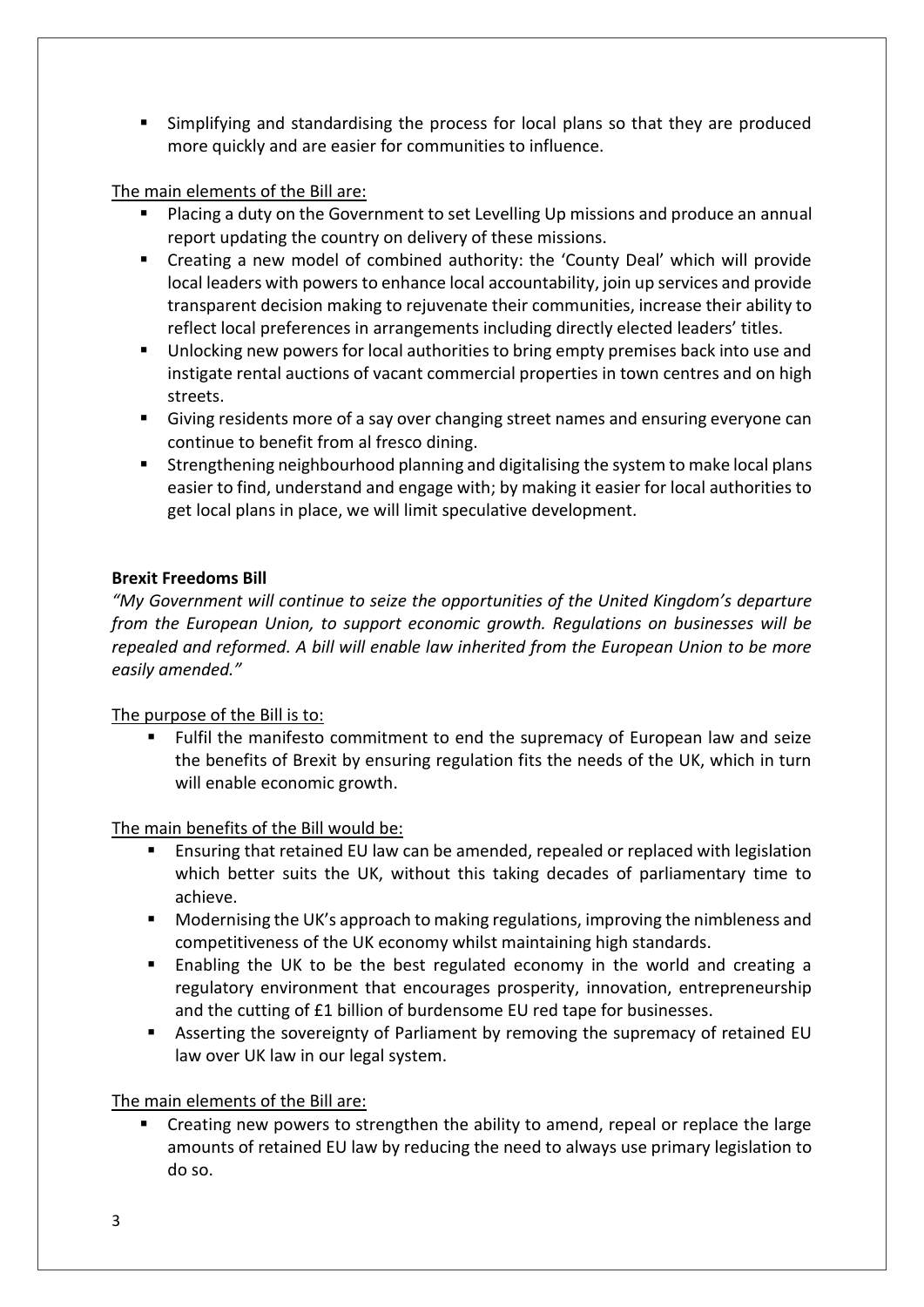- Removing the supremacy of retained EU law as it still applies in the UK.
- Clarifying the status of retained EU law in UK domestic law to reflect the fact that much of it became law without going through full democratic scrutiny in the UK Parliament.

## **Trade (Australia and New Zealand) Bill**

*"My Government will continue to champion international trade, delivering jobs across the country and growing the economy. Legislation will be introduced to enable the implementation of the United Kingdom's first new Free Trade Agreements since leaving the European Union."* 

The purpose of the Bill is to:

Ensure the UK can comply with the obligations in the Free Trade Agreements with both Australia and New Zealand when they come into force by making the necessary changes to the UK's domestic procurement regulations

The main benefits of the Bill would be:

- Delivering the key Brexit benefit of our own independent trade policy by enabling the UK to implement its first 'from scratch' Free Trade Agreements in over 50 years to boost the UK economy. The Australia and New Zealand deals will each remove tariffs on 100 per cent of UK goods exports to those countries, benefiting UK businesses.
- Supporting the Government's levelling up agenda. The UK-Australia and UK-New Zealand Free Trade Agreements will benefit all parts of the UK, delivering economic opportunities across a range of sectors and businesses including for financial services in Scotland, distillers in Northern Ireland, aerospace manufacturers in the West Midlands, fintech in Wales and carmakers in the North East.
- Driving economic growth across the UK. These agreements will help boost the UK's economy and provide significant opportunities for UK businesses to grow and take advantage of the preferential market access which we have secured.

The main element of the Bill is to:

Provide a power to make changes to UK procurement regulations to implement the obligations in the Government Procurement chapters of the Australia and New Zealand Free Trade Agreements.

### **Energy Security Bill**

"*My Ministers will bring forward an Energy Bill to deliver the transition to cheaper, cleaner, and more secure energy. This will build on the success of the COP26 Summit in Glasgow last year."*

The purpose of the Bill is to:

- Simplify the railways to ensure a better and more reliable service for passengers, to support economic growth across the country and ensure the survival of the railways.
- Keep the UK at the forefront of transport innovation, helping deliver the reforms we have promised to decarbonise transport, transform the way we travel, and better connect communities.